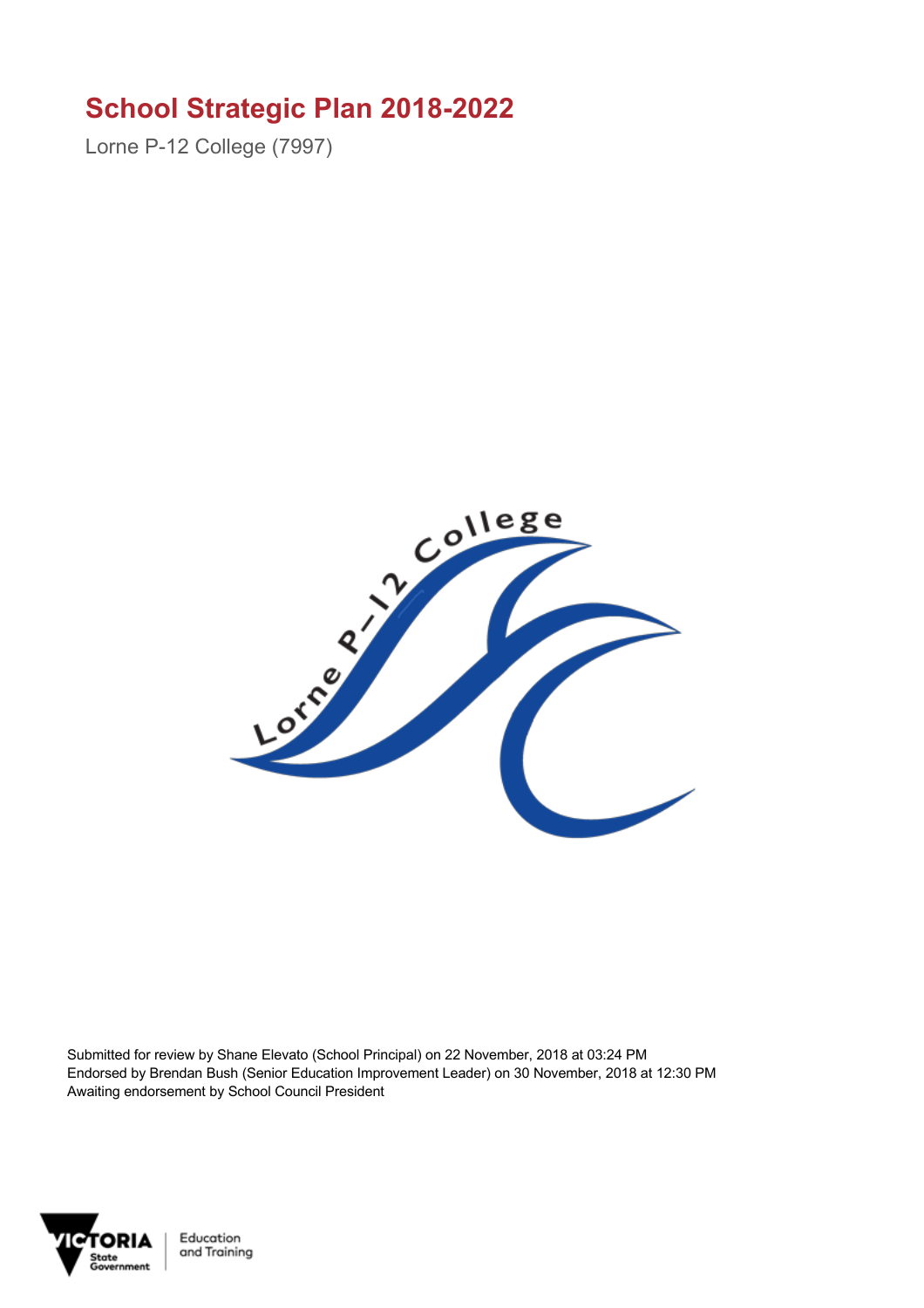## **School Strategic Plan - 2018-2022**

Lorne P-12 College (7997)

| <b>School vision</b>      | Lorne P-12 College's vision is to empower students to reach their personal best academically and socially to fully equip them to be<br>positive members of our society.<br>The College's mission is to provide world-class education within our coastal community and natural environment along the Great<br>Ocean Road and throughout the hinterland. Our College engages students and teachers to maximise their personal best in an<br>atmosphere of mutual respect and cooperation which actively involves parents, families and the wider community.<br>The College has a P-12 philosophy and this is reflected within the educational and organisational structures of the college.                                                                                                                                                                                                                                                                                                                                                                                                                                                                                                                                                                                                                                                                                                                                                                                                                                                                                                                                                                                            |
|---------------------------|--------------------------------------------------------------------------------------------------------------------------------------------------------------------------------------------------------------------------------------------------------------------------------------------------------------------------------------------------------------------------------------------------------------------------------------------------------------------------------------------------------------------------------------------------------------------------------------------------------------------------------------------------------------------------------------------------------------------------------------------------------------------------------------------------------------------------------------------------------------------------------------------------------------------------------------------------------------------------------------------------------------------------------------------------------------------------------------------------------------------------------------------------------------------------------------------------------------------------------------------------------------------------------------------------------------------------------------------------------------------------------------------------------------------------------------------------------------------------------------------------------------------------------------------------------------------------------------------------------------------------------------------------------------------------------------|
| <b>School values</b>      | The College values being respectful, being cooperative, and doing our personal best.<br>The College aims to provide programs within a supportive environment that teach and facilitate the development of knowledge, skills<br>and values. Our College will assist and encourage students of all abilities to reach their full potential.<br>Our College operates in a climate where we strongly encourage the shared ownership of student success and provide many<br>opportunities for staff, parents and students to have input into our school. The College Council is committed to the wellbeing and<br>development of the College. We have a strong environmental and sustainability focus across the College.                                                                                                                                                                                                                                                                                                                                                                                                                                                                                                                                                                                                                                                                                                                                                                                                                                                                                                                                                                 |
| <b>Context challenges</b> | Lorne P-12 College is a coeducational school of approximately 192 students. We are responsive to the academic needs of all<br>learners, especially those with additional learning needs, and offer high level wellbeing support to all students.<br>Our College prioritises student engagement and connection. We are proud of the support we provide students and look for<br>opportunities to celebrate their success. We are an inclusive learning environment, where students are accepted as themselves and<br>begin to develop confidence and resilience. Through programs including Respectful Relationships, for which we are a lead school,<br>we aim to ensure gender equality across the College. We have a strong focus on student voice and agency as a means of increasing<br>student connectedness to school and improve attendance data.<br>Parents with students with wellbeing concerns and/or additional learning needs choose our school as we have small class sizes, we<br>build strong positive student/teacher relationships, and we work well to support these students with their learning and social<br>connections. We recently entered into a partnership with the Lorne Community Hospital to offer another level of wellbeing support to<br>our students. This partnership gives us access to a social worker, the hospital's resident child psychologist and a GP who<br>specialises in youth mental health. Our wellbeing team are given a time allocation and professional learning opportunities to enable<br>them to respond to student and family needs as they arise. Being responsive to student and family needs and prioritising high level |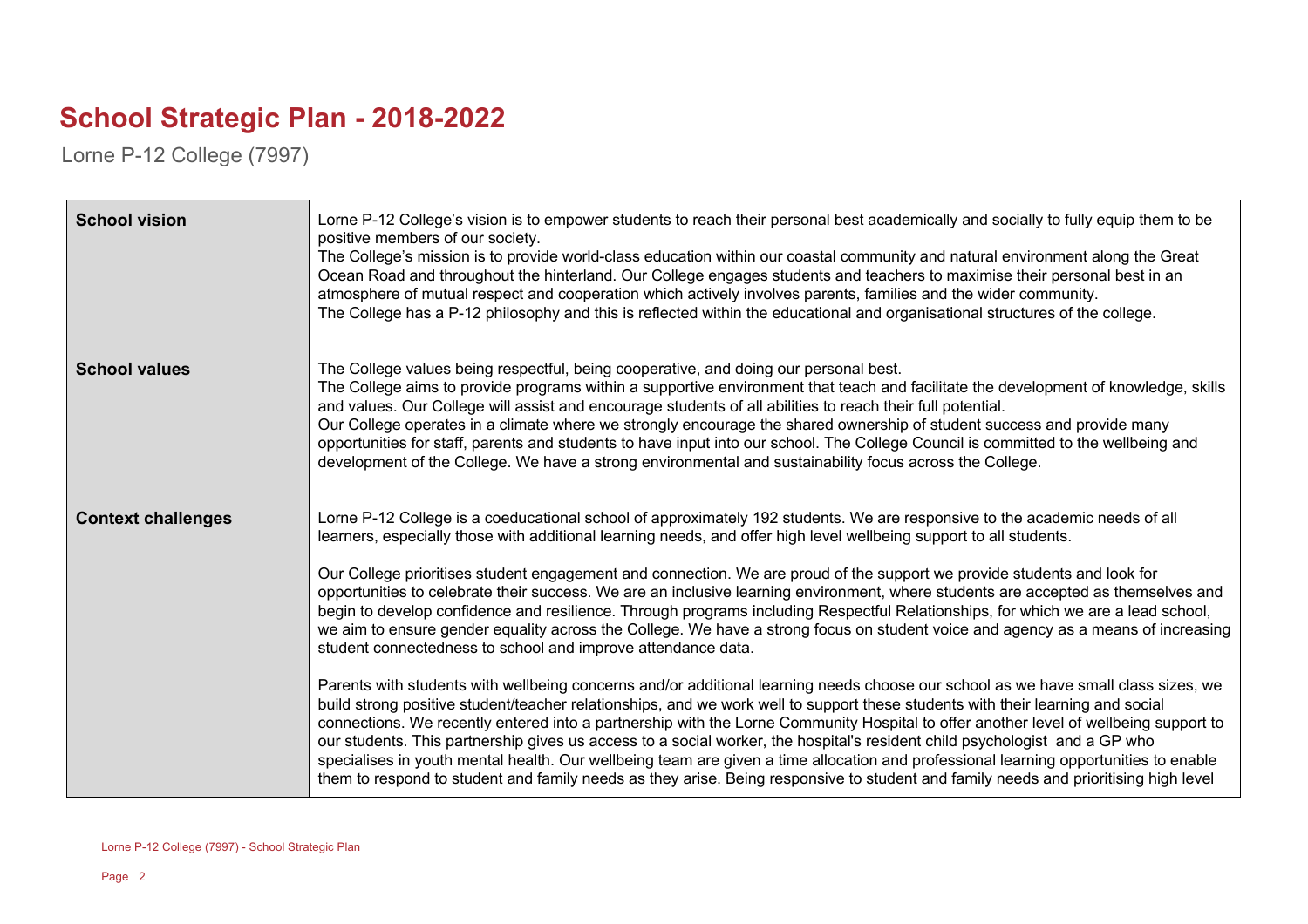|                             | management practices ensures we maintain an effective learning environment across all levels of the College.<br>As a school serving a small rural, coastal community we prioritise offering a breadth of curriculum that allows our students pursue<br>subjects of interest that will lead to their desired tertiary or career pathways. By embracing the uniqueness of our local environment<br>and forming close community connections we are able to offer unique learning opportunities at all levels from Prep through to Year<br>12.                                                                                                                                                                                                                                                                                                                                                                                                                                                                                                                                                                                                                                                                                                                                                                                                                                                                                                                                                                                                                                                                                                                                                                                                                                                                                                                                                                                                                                                                                                                                                                                                                                                                                                                                                                                                                                                                                                                                                                                                                                                                                                                                                                                                                                                                                                     |
|-----------------------------|------------------------------------------------------------------------------------------------------------------------------------------------------------------------------------------------------------------------------------------------------------------------------------------------------------------------------------------------------------------------------------------------------------------------------------------------------------------------------------------------------------------------------------------------------------------------------------------------------------------------------------------------------------------------------------------------------------------------------------------------------------------------------------------------------------------------------------------------------------------------------------------------------------------------------------------------------------------------------------------------------------------------------------------------------------------------------------------------------------------------------------------------------------------------------------------------------------------------------------------------------------------------------------------------------------------------------------------------------------------------------------------------------------------------------------------------------------------------------------------------------------------------------------------------------------------------------------------------------------------------------------------------------------------------------------------------------------------------------------------------------------------------------------------------------------------------------------------------------------------------------------------------------------------------------------------------------------------------------------------------------------------------------------------------------------------------------------------------------------------------------------------------------------------------------------------------------------------------------------------------------------------------------------------------------------------------------------------------------------------------------------------------------------------------------------------------------------------------------------------------------------------------------------------------------------------------------------------------------------------------------------------------------------------------------------------------------------------------------------------------------------------------------------------------------------------------------------------------|
| Intent, rationale and focus | The intent of the college is to provide high quality teaching and learning programs within a supportive classroom environment<br>underpinned by the college community's vision and values. We aim to empower our students to achieve their personal best<br>academically and socially to assist them to become positive members of society. We are committed to enhancing the pedagogical<br>repertoire of all teachers as a key strategy for improving student learning outcomes. This will include a focus on curriculum<br>development and documentation, the use of high impact teaching strategies and using assessment data to guide future learning.<br>We recognise the fundamental importance of empowering our students in all aspects of college life. As such, we are dedicated to<br>supporting all our learners by enhancing student voice, agency and leadership across the college. We aim to enhance student<br>wellbeing and engagement by embedding internal support structures across the college, strengthening partnerships within the local<br>community, linking with local service providers and further developing connections with parents and carers.<br>By continuing to refine pedagogical practices, assessment of learning, feedback to students and communication with parents and<br>carers, we will improve student learning outcomes. Key to this work will be embedding and refining the college wide Professional<br>Learning Community structure. By furthering student agency and teacher capacity to support this, student engagement and learning<br>outcomes will increase. Key to this work will be developing student voice throughout the college, building school pride and<br>encouraging leadership. Strengthening partnerships with parents and carers, community, other learning organisations and local<br>service provides will strengthen student wellbeing and develop a sense of connectedness that will support student learning and<br>engagement.<br>Priorities for building practice excellence to enhance the pedagogical repertoire of teachers include: embedding professional learning<br>culture practices; developing, documenting and implementing agreed pedagogical practices; enhancing and embedding agreed<br>assessment practices; and embedding a culture of collective responsibility for literacy outcomes. Priorities for empowering students<br>as learning for improved learning outcomes and to create a positive climate for learning include: leveraging 'I can' statements to<br>support students to be reflective learners; develop teacher and student capacity to apply metacognitive strategies; and enhancing the<br>capacity of teachers and students to develop genuine student agency as co-designers of learning. Priorities for enhancing student |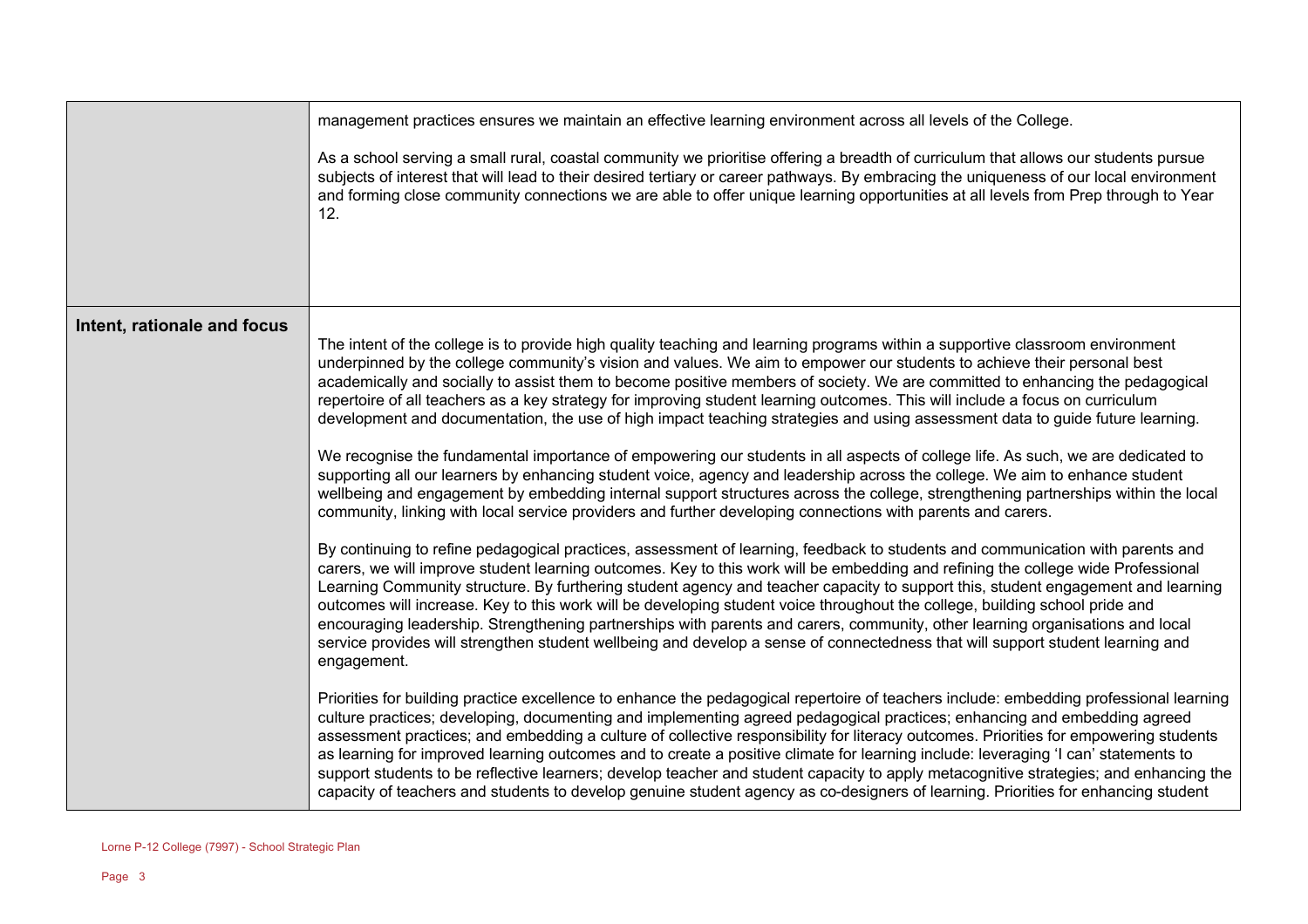| wellbeing and engagement to create a community engaged in learning include: embedding a P-12 setting: developing stronger links<br>to the local community and unique physical environment; fostering learning partnerships beyond the school; enhancing<br>communication to parents and carers through a digital learning platform (Compass); and actively promoting the school in within the<br>broader community. |
|---------------------------------------------------------------------------------------------------------------------------------------------------------------------------------------------------------------------------------------------------------------------------------------------------------------------------------------------------------------------------------------------------------------------|
| The strategies identified above will inform our Annual Implementation Plans at various points across the four years of the SSP.<br>Through an annual cycle of implementation, reflection on progress and future goal setting we will reassess and realign our focus to<br>be responsive to the outcome achieved and the ongoing needs of stakeholders in our community.                                             |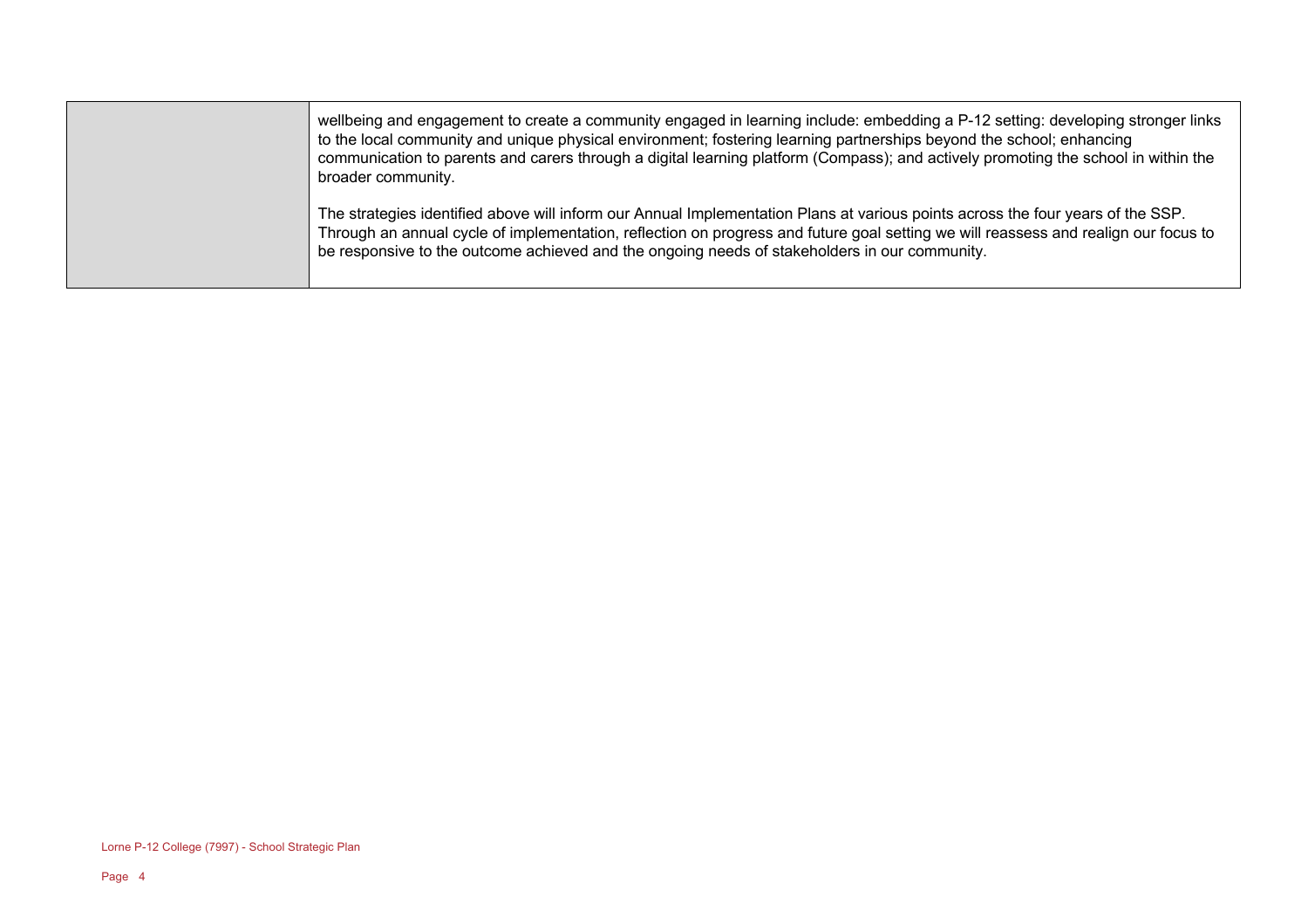## **School Strategic Plan - 2018-2022**

Lorne P-12 College (7997)

| Goal 1                                                                     | Enhance the pedagogical repertoire of teachers for improved student learning outcomes.                                                                                                                                                                             |
|----------------------------------------------------------------------------|--------------------------------------------------------------------------------------------------------------------------------------------------------------------------------------------------------------------------------------------------------------------|
| Target 1.1                                                                 | NAPLAN Year 3–5, 5–7 and 7–9 matched cohort to show an increase in percentage of students achieving high gain as<br>measured by the 2019-22 mean, compared to the 2017-18 mean.                                                                                    |
| Target 1.2                                                                 | VCE All Study and English mean scores to show an increase to the 2019–2022 mean from the mean score 2017–18.                                                                                                                                                       |
| Target 1.3                                                                 | Staff Opinion Survey data to show an increase to the 2019–22 mean per cent endorsement on School Climate measures:<br>Collective efficacy, Collective responsibility, Staff trust in colleagues and Collective focus on student learning from the<br>2017-18 mean. |
| <b>Key Improvement Strategy 1.a</b><br><b>Building practice excellence</b> | Embed Professional Learning Community (PLC) culture and practices                                                                                                                                                                                                  |
| <b>Key Improvement Strategy 1.b</b><br><b>Building practice excellence</b> | Develop, document and consistently implement agreed pedagogical approaches, relevant to each stage of learning                                                                                                                                                     |
| <b>Key Improvement Strategy 1.c</b><br>Curriculum planning and assessment  | Enhance and embed agreed assessment practices and feedback to inform teaching and learning                                                                                                                                                                         |
| <b>Key Improvement Strategy 1.d</b><br>Curriculum planning and assessment  | Embed a culture of collective responsibility for literacy outcomes and achievement                                                                                                                                                                                 |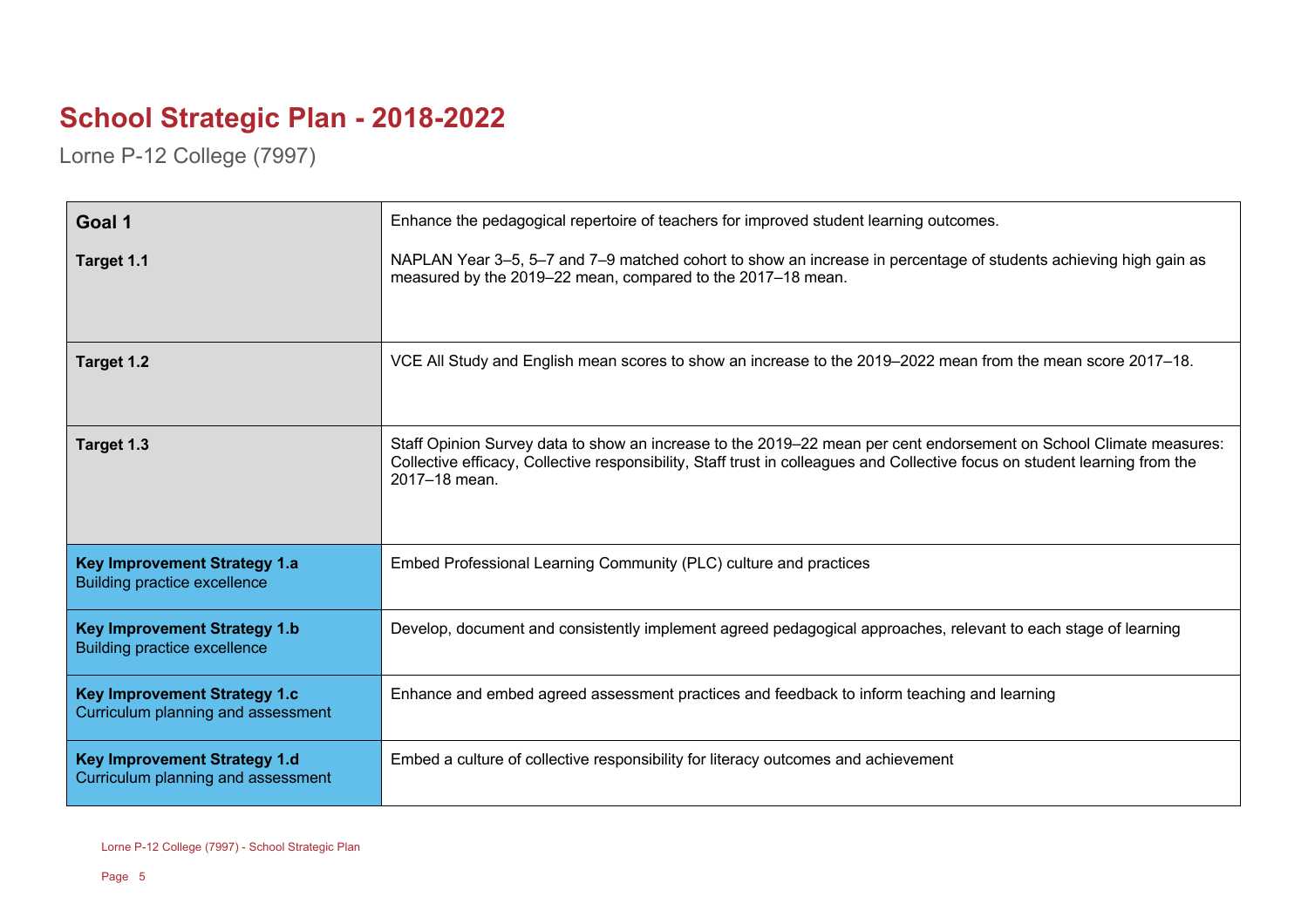| <b>Goal 2</b>                                                                    | Empower students as learners for improved student outcomes.                                                                                                                                                                                                                                                                                                           |
|----------------------------------------------------------------------------------|-----------------------------------------------------------------------------------------------------------------------------------------------------------------------------------------------------------------------------------------------------------------------------------------------------------------------------------------------------------------------|
| Target 2.1                                                                       | Students Attitudes to School Survey data Year 4–6 and Year 7–12 to show an improvement in the factor measures:<br>Effective teaching practice for cognitive enagement and Student voice and agency and the Learner characteristics and<br>disposition factor measures as measured by the 2019–22 mean, compared to the 2017–18 mean per cent positive<br>endorsement. |
| <b>Target 2.2</b>                                                                | Staff opinion survey factor Teaching and learning implementation factor measures to show an increased trend from the<br>2017-18 mean to the 2019-22 mean.                                                                                                                                                                                                             |
| Target 2.3                                                                       | Pivot data to show an improving trend from 2018 measures.                                                                                                                                                                                                                                                                                                             |
| Key Improvement Strategy 2.a<br>Intellectual engagement and self-<br>awareness   | Leverage 'I can' statements to support students to be reflective and self-monitoring learners                                                                                                                                                                                                                                                                         |
| <b>Key Improvement Strategy 2.b</b><br><b>Building practice excellence</b>       | Develop the capacity of teachers and students to apply metacognitive strategies within the classroom                                                                                                                                                                                                                                                                  |
| Key Improvement Strategy 2.c<br>Empowering students and building school<br>pride | Enhance the capacity of teachers and students to exercise authentic agency and co-design learning                                                                                                                                                                                                                                                                     |
| Goal 3                                                                           | Enhance student wellbeing and engagement.                                                                                                                                                                                                                                                                                                                             |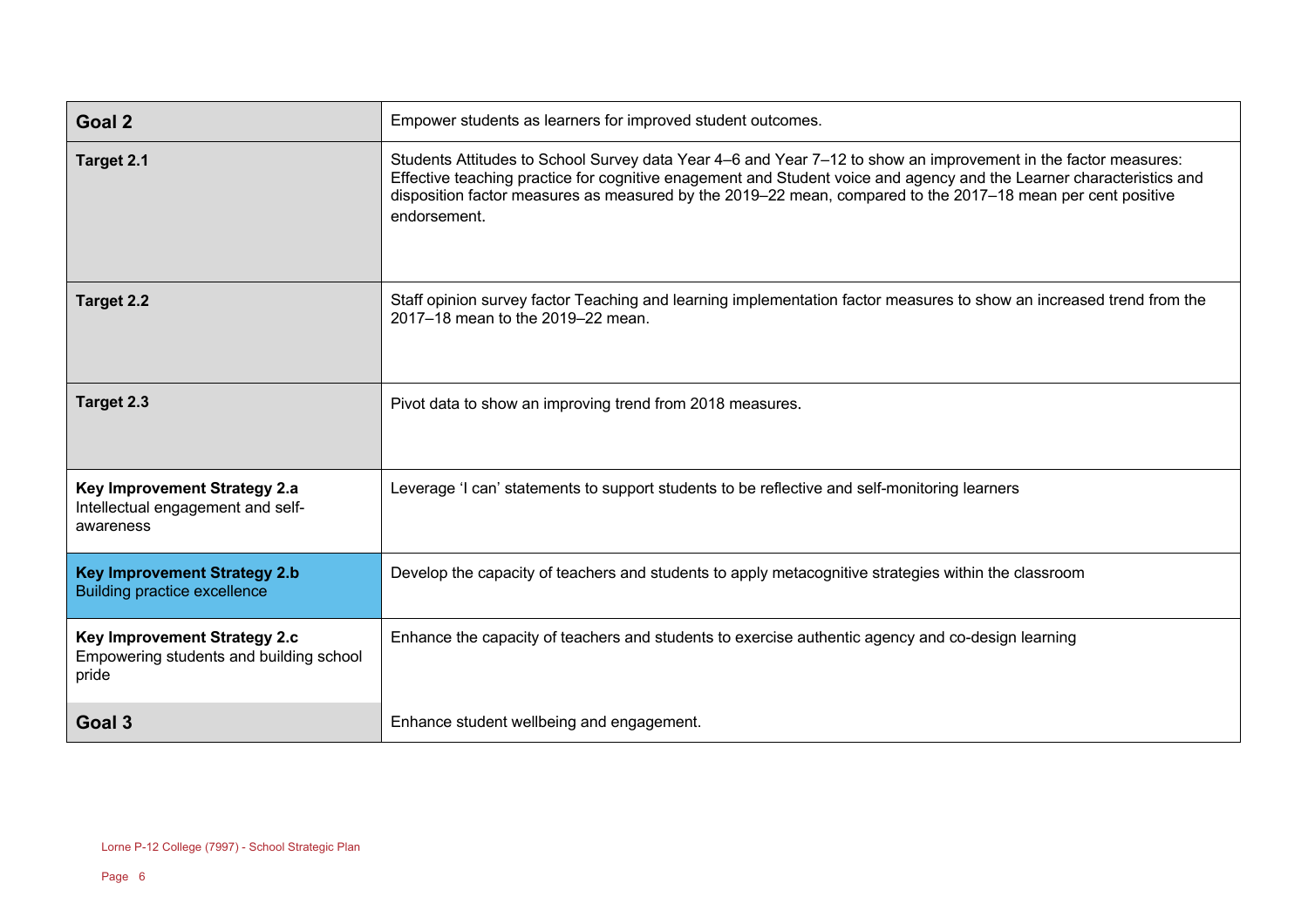| Target 3.1                                                         | Students Attitudes to School Survey data Year 4–6 and 7–12 to show an improvement in the Connectedness to school<br>and Inclusion measures as measured by the 2019–2022 trend, compared to the 2017–18 mean. |
|--------------------------------------------------------------------|--------------------------------------------------------------------------------------------------------------------------------------------------------------------------------------------------------------|
| Target 3.2                                                         | Staff Opinion Survey data to show an increase in the per cent endorsement on Collective efficacy measures as measured<br>by the 2019-2022 trend from the 2017-18 mean.                                       |
| Target 3.3                                                         | Parent Opinion survey to show an increase in the per cent endorsement on Positive transitions measure as measured by<br>the 2019-2022 trend from the 2017-18 mean.                                           |
| Key Improvement Strategy 3.a<br><b>Building communities</b>        | Harness the opportunities of a P-12 setting, in the context of a unique physical environment and through strong<br>community partnership                                                                     |
| <b>Key Improvement Strategy 3.b</b><br>Vision, values and culture  | Embed a P-12 culture                                                                                                                                                                                         |
| <b>Key Improvement Strategy 3.c</b><br><b>Building communities</b> | Foster learning partnerships in and beyond the school                                                                                                                                                        |
| Key Improvement Strategy 3.d<br><b>Building communities</b>        | Enhance communication with students and parents around learning through digital platforms                                                                                                                    |
| <b>Key Improvement Strategy 3.e</b><br><b>Building communities</b> | Actively promote the school within the broader community                                                                                                                                                     |